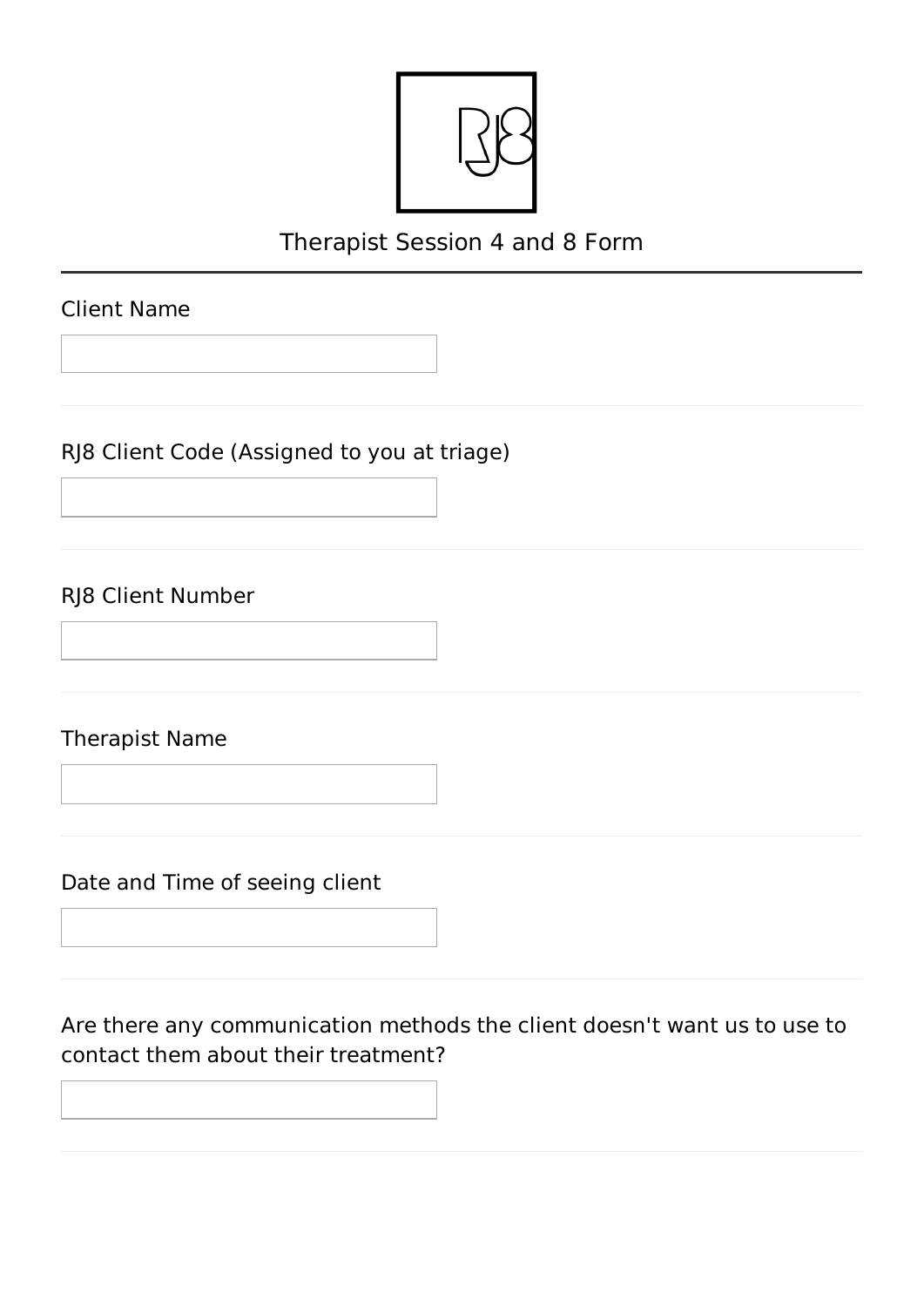### Mode of delivery

Not at all

| Face to face                                                                                                | Video                                                           |          | Telephone                                                                                             |
|-------------------------------------------------------------------------------------------------------------|-----------------------------------------------------------------|----------|-------------------------------------------------------------------------------------------------------|
| Other (Please specify)                                                                                      |                                                                 |          |                                                                                                       |
| <b>Client Attendance</b>                                                                                    |                                                                 |          |                                                                                                       |
| 5 - Attended on time or,<br>if late, before the<br>relevant professional<br>was ready to see the<br>patient | 2 - Appointment<br>cancelled by, or on<br>behalf of the patient |          | 6 - Arrived late, after the<br>relevant professional<br>was ready to see the<br>patient, but was seen |
| 7 - Patient arrived late<br>and could not be seen                                                           | 3 - Did not attend, no<br>advance warning given                 | provider | 4 - Appointment<br>cancelled or postponed<br>by the health care                                       |
| How has the client's mental health affected their work life recently?                                       |                                                                 |          |                                                                                                       |
| Not at all                                                                                                  |                                                                 |          | Severely<br>impacted                                                                                  |
| $\overline{2}$<br>1                                                                                         | 3                                                               | 4        | 5                                                                                                     |
| How has the client's mental health affected their relationships recently?                                   |                                                                 |          |                                                                                                       |
| Not at all                                                                                                  |                                                                 |          | Severely<br>impacted                                                                                  |

 $(1)$   $(2)$   $(3)$   $(4)$   $(5)$ 

 $(1)$   $(2)$   $(3)$   $(4)$   $(5)$ 

Severely impacted

How has the client's mental health affected their social life recently?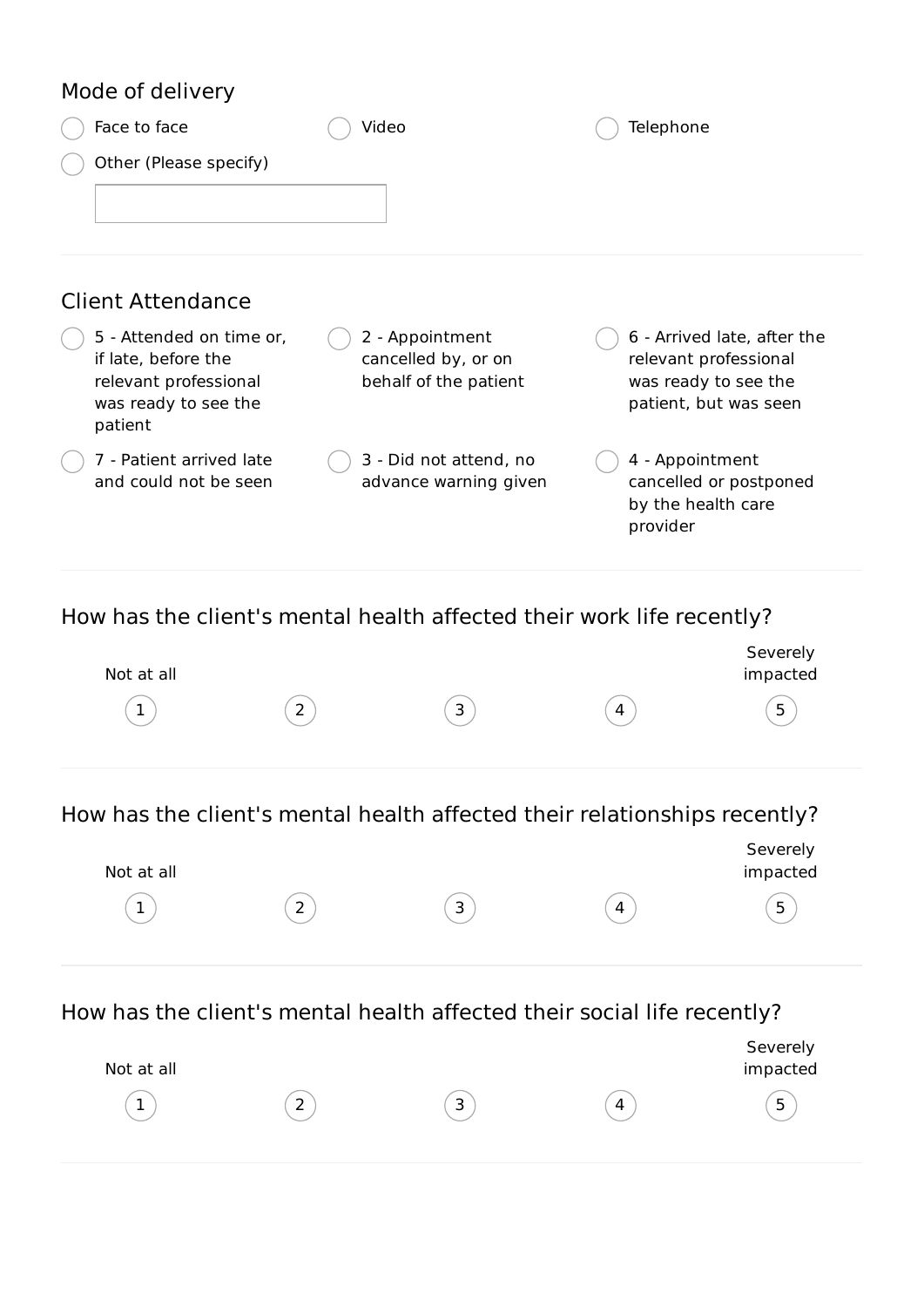## How has the client's mental health affected their home life recently?

| Not at all                           |                                                                                                                           |               | Severely<br>impacted |
|--------------------------------------|---------------------------------------------------------------------------------------------------------------------------|---------------|----------------------|
| $\mathbf{1}$                         | $\mathbf{3}$<br>$\overline{2}$                                                                                            | 4             | 5                    |
| Is the client taking any medication? |                                                                                                                           |               |                      |
|                                      |                                                                                                                           |               |                      |
|                                      | Over the last 30 days how many days has the clients personal problems<br>and / or mental health caused them to miss work? |               |                      |
|                                      |                                                                                                                           |               |                      |
| (747901000000107)                    | Did staff listen to you and treat your concerns seriously?                                                                |               |                      |
| 4 - At all times                     | 3 - Most of the time                                                                                                      | 2 - Sometimes |                      |
| 1 - Rarely                           | 0 - Never                                                                                                                 |               |                      |
|                                      | Do you feel that the service has helped you to better understand and<br>address your difficulties? (747911000000109)      |               |                      |
| 4 - At all times                     | 3 - Most of the time                                                                                                      | 2 - Sometimes |                      |
| 1 - Rarely                           | 0 - Never                                                                                                                 |               |                      |
| (747921000000103)                    | Did you feel involved in making choices about your treatment and care?                                                    |               |                      |
| 4 - At all times                     | 3 - Most of the time                                                                                                      | 2 - Sometimes |                      |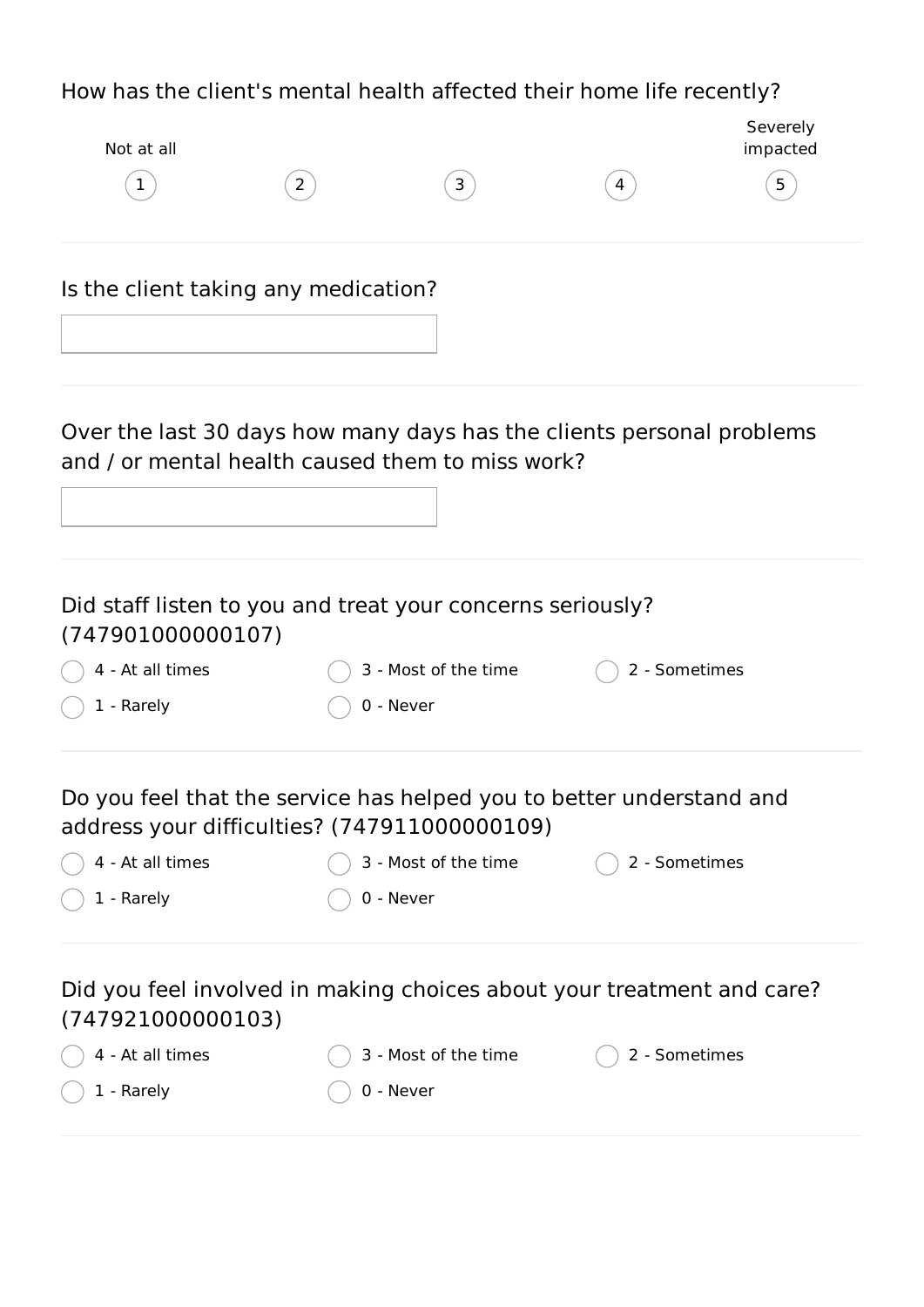| On reflection, did you get the help that mattered to you?<br>(747931000000101                                  |                      |               |  |  |  |
|----------------------------------------------------------------------------------------------------------------|----------------------|---------------|--|--|--|
| 4 - At all times                                                                                               | 3 - Most of the time | 2 - Sometimes |  |  |  |
| 1 - Rarely                                                                                                     | 0 - Never            |               |  |  |  |
| Did you have confidence in your therapist and his / her skills and<br>techniques? (747941000000105)            |                      |               |  |  |  |
| 4 - At all times                                                                                               | 3 - Most of the time | 2 - Sometimes |  |  |  |
| 1 - Rarely                                                                                                     | 0 - Never            |               |  |  |  |
| How likely are you to recommend our service to friends and family if they<br>needed similar care or treatment? |                      |               |  |  |  |
| 4 - At all times                                                                                               | 3 - Most of the time | 2 - Sometimes |  |  |  |
| 1 - Rarely                                                                                                     | 0 - Never            |               |  |  |  |

Has the clients therapy goal changed from when they started in therapy?

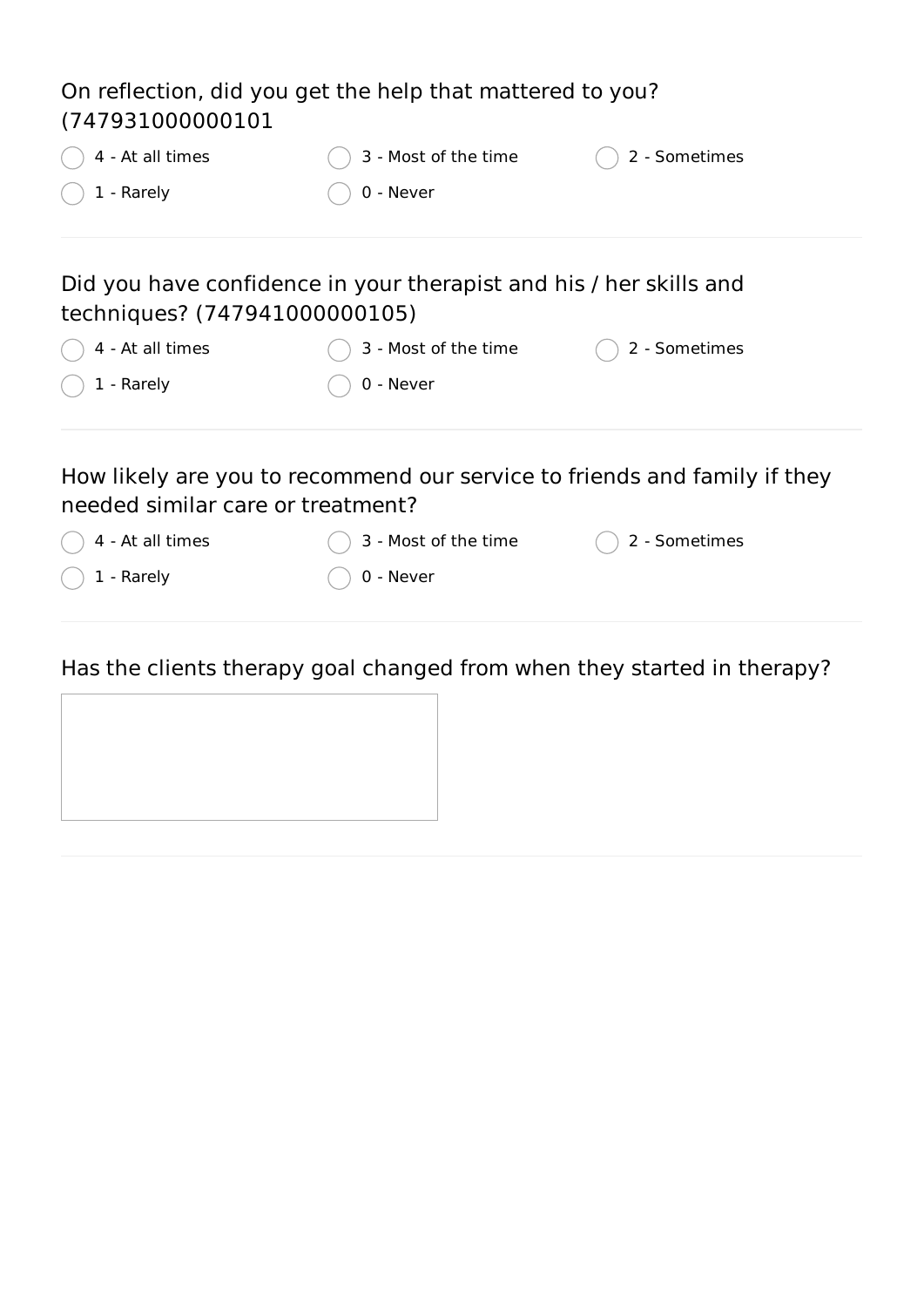#### Employment Status

01 - Employed . 02 - Unemployed and actively seeking work

- 05 Looking after the family or home as a homemaker and not working or actively seeking work
- 08 Retired ZZ Not Stated (Person asked but declined to provide a response)
- 03 Undertaking full (at least 16 hours per week) or part-time (less than 16 hours per week) education or training as a student and not working or actively seeking work
- 06 Not receiving government sickness and disability benefits and not working or actively seeking work

04 - Long-term sick or disabled, those receiving government sickness and disability benefits

07 - Unpaid voluntary work and not working or actively seeking work

#### Please tell us, in your own words, how you feel about the RJ8 service.

| Not at all - 0      | Several Days - 1                                | More than half of the               |
|---------------------|-------------------------------------------------|-------------------------------------|
|                     |                                                 | days - $2$                          |
| Nearly everyday - 3 |                                                 |                                     |
|                     |                                                 |                                     |
|                     | PHQ 9 Q2 - Feeling down, depressed, or hopeless |                                     |
| Not at all $-0$     | Several Days - 1                                | More than half of the<br>days - $2$ |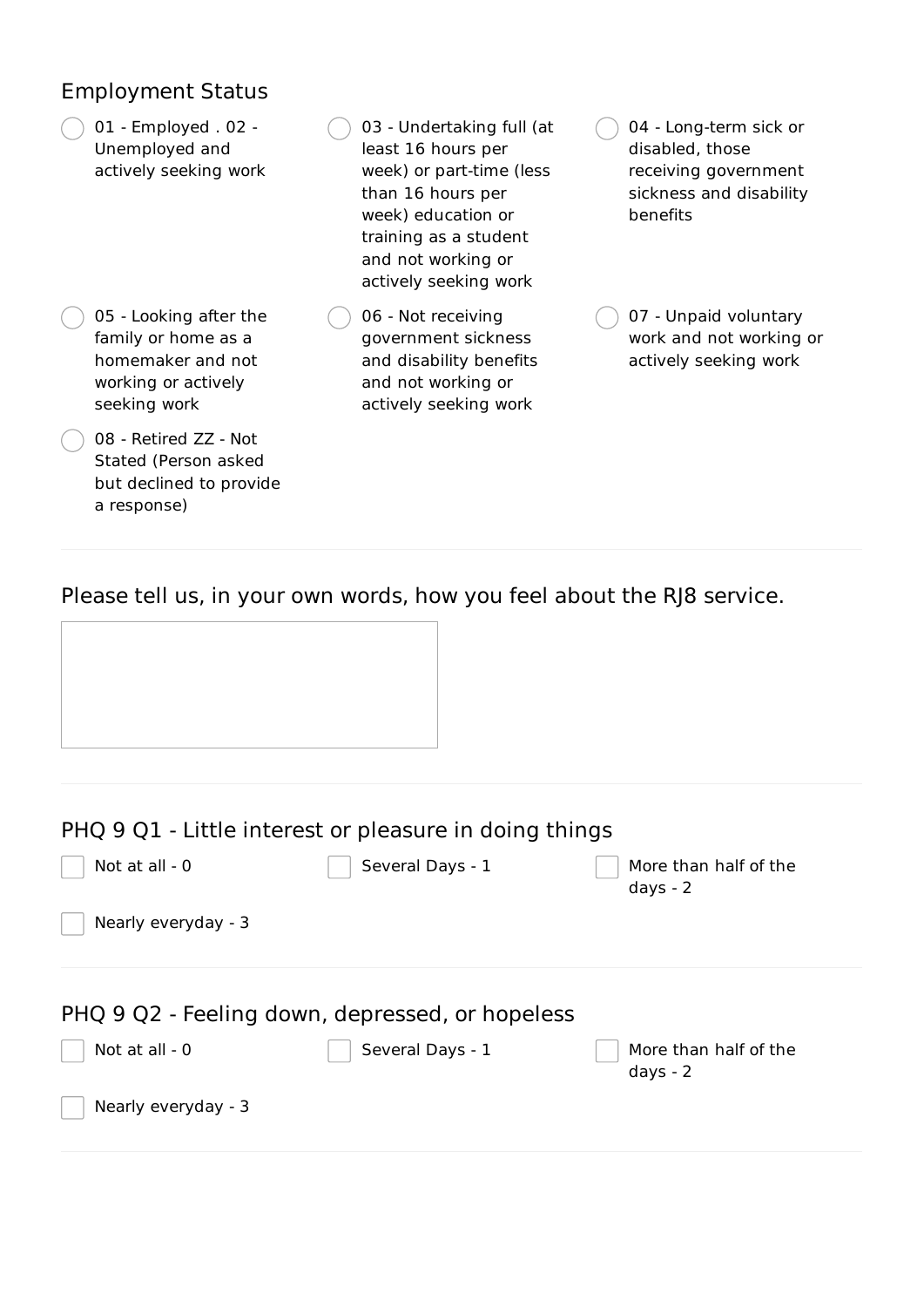| PHQ 9 Q3 - Trouble falling or staying asleep, or sleeping too much |                  |                                                                               |  |  |
|--------------------------------------------------------------------|------------------|-------------------------------------------------------------------------------|--|--|
| Not at all - 0                                                     | Several Days - 1 | More than half of the<br>days - $2$                                           |  |  |
| Nearly everyday - 3                                                |                  |                                                                               |  |  |
| PHQ 9 Q4 - Feeling tired or having little energy                   |                  |                                                                               |  |  |
| Not at all - 0                                                     | Several Days - 1 | More than half of the<br>days - $2$                                           |  |  |
| Nearly everyday - 3                                                |                  |                                                                               |  |  |
| PHQ 9 Q5 - Poor appetite or overeating                             |                  |                                                                               |  |  |
| Not at all - 0                                                     | Several Days - 1 | More than half of the<br>days - $2$                                           |  |  |
| Nearly everyday - 3                                                |                  |                                                                               |  |  |
| yourself or your family down                                       |                  | PHQ 9 Q6 - Feeling bad about yourself - or that you are a failure or have let |  |  |
| Not at all - 0                                                     | Several Days - 1 | More than half of the<br>days - $2$                                           |  |  |
| Nearly everyday - 3                                                |                  |                                                                               |  |  |
| or watching television                                             |                  | PHQ 9 Q7 - Trouble concentrating on things, such as reading the newspaper     |  |  |
| Not at all - 0                                                     | Several Days - 1 | More than half of the<br>days - $2$                                           |  |  |
| Nearly everyday - 3                                                |                  |                                                                               |  |  |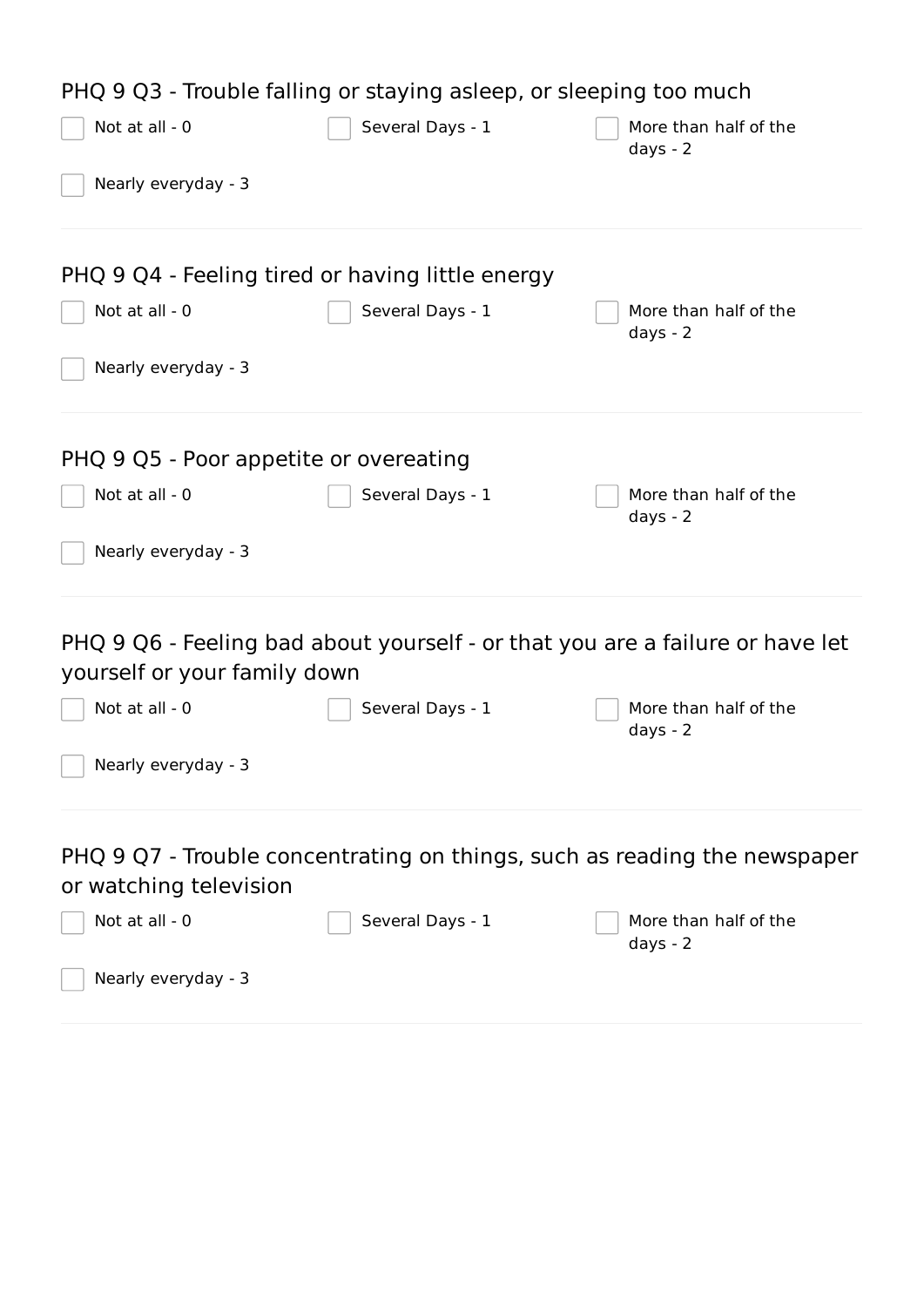PHQ 9 Q8 - Moving or speaking so slowly that other people could have noticed? Or the opposite, being so fidgety or restless that you have been moving around a lot more than usual

| Not at all - 0      | Several Days - 1                                      | More than half of the<br>days - $2$                                        |
|---------------------|-------------------------------------------------------|----------------------------------------------------------------------------|
| Nearly everyday - 3 |                                                       |                                                                            |
| in some way         |                                                       | PH9 Q9 - Thoughts that you would be better off dead or of hurting yourself |
| Not at all - 0      | Several Days - 1                                      | More than half of the<br>days - $2$                                        |
| Nearly everyday - 3 |                                                       |                                                                            |
|                     | Over the last week I have made plans to end my life   |                                                                            |
| Not at all - 0      | Several Days - 1                                      | More than half of the<br>days - $2$                                        |
| Nearly everyday - 3 |                                                       |                                                                            |
|                     | GAD 7 Q1 - Feeling nervous, anxious or on edge        |                                                                            |
| Not at all - 0      | Several Days - 1                                      | More than half of the<br>days - $2$                                        |
| Nearly everyday - 3 |                                                       |                                                                            |
|                     | GAD 7 Q2 - Not being able to stop or control worrying |                                                                            |
| Not at all - 0      | Several Days - 1                                      | More than half of the<br>days - $2$                                        |
| Nearly everyday - 3 |                                                       |                                                                            |
|                     | GAD 7 Q3 - Worrying too much about different things   |                                                                            |
| Not at all - 0      | Several Days - 1                                      | More than half of the<br>days - $2$                                        |
| Nearly everyday - 3 |                                                       |                                                                            |